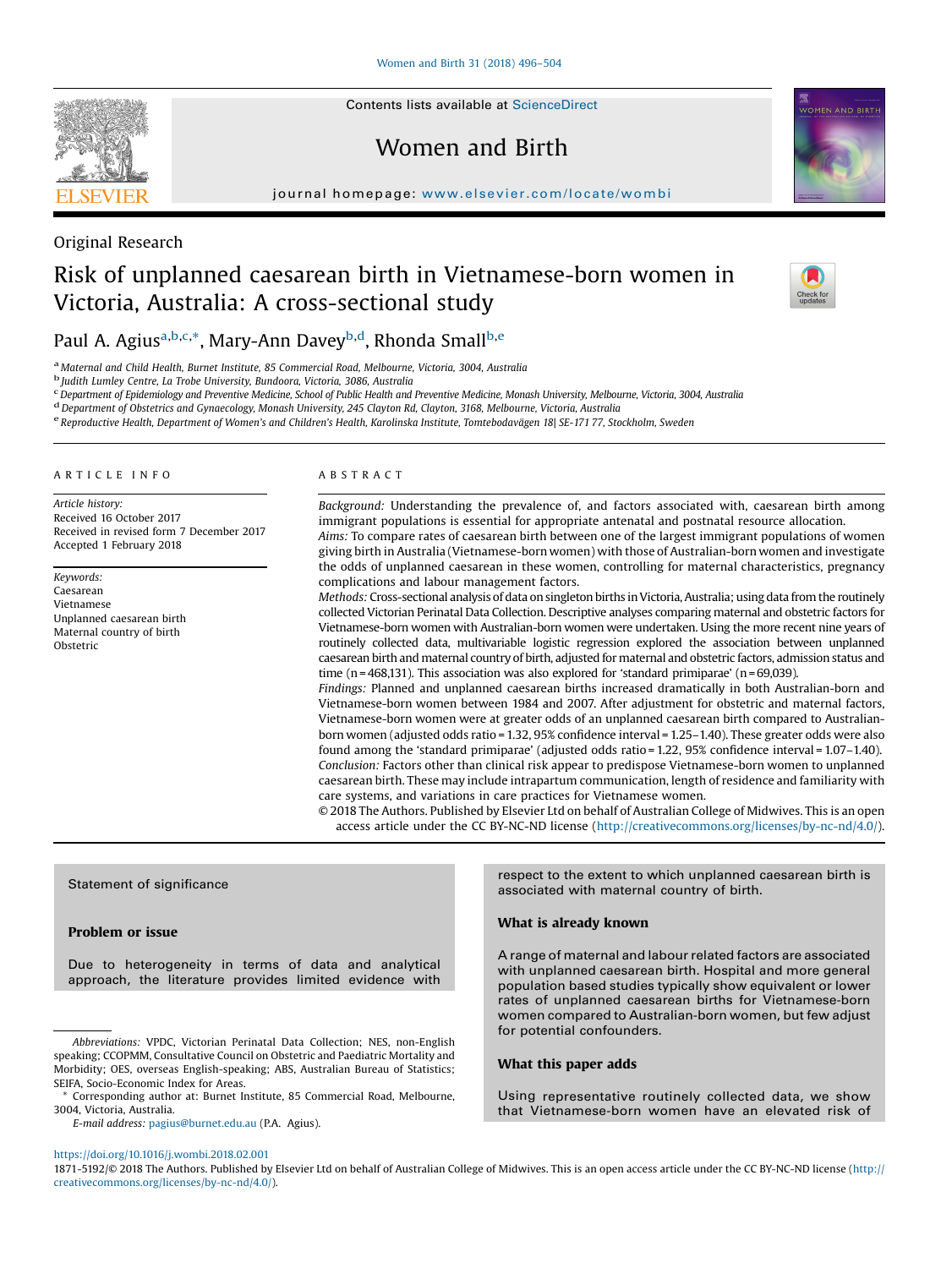unplanned caesarean birth compared with Australianborn women, after adjusting for a large range of salient maternal, pregnancy and labour management related factors.

# 1. Introduction

Wide variation in the prevalence of caesarean birth among immigrant populations has been noted over many years, both in Australia<sup>1–6</sup> and in other [industrialised](#page-7-0) nations.<sup>7–9</sup> [However,](#page-7-0) a recent systematic review of studies comparing caesarean birth in immigrant and non-immigrant populations showed that many studies made no adjustment for potential confounders or were ambiguous in the definitions of their study groups.<sup>10</sup> Many also collapsed maternal countries of birth into regions of origin, with the resultant risk of masking between-country differences.<sup>10</sup> Without appropriate adjustment for confounding or careful classification of the populations, efforts to understand the explanations for country of birth variations in caesarean birth are severely compromised and open to potentially misguided speculation, particularly about ethnic and cultural differences. In order to know whether it is a matter of concern that immigrant women from particular countries of origin have higher or lower rates of caesarean birth than non-immigrant women, it is important to understand the differential impacts of a range of maternal, pregnancy, obstetric and social factors for the particular groups studied.

Births to women who are immigrants or refugees account for over a quarter of all births in Australia<sup>11</sup> and have done so for many years. Women born in countries where English is not the principal language spoken account for the majority of these immigrant births, now about 20% of all births annually.<sup>[11](#page-7-0)</sup> Until very recently, Vietnamese-born women have been the largest group of immigrant women from a non-English speaking (NES) country to give birth in the state of Victoria,<sup>12</sup> and Vietnamese-born women continue to be in the top three NES countries of maternal origin both in Victoria<sup>12</sup> and nationally.<sup>[11](#page-7-0)</sup>

A number of Australian hospital and population-based studies have reported data on caesarean birth in Vietnamese-born women compared with their Australian-born counterparts, finding lower or similar rates of caesarean section, $3-5,13-15$  but [none](#page-7-0) to date has adjusted for potential confounders in the association between maternal country of birth and risk of caesarean section.

In this study we had two primary aims and a third secondary aim:

- 1) To provide a descriptive overview of caesarean birth, both planned and unplanned, in Vietnamese and Australian-born women giving birth in Victoria since routine data have been available, from 1984 to 2007;
- 2) To estimate the odds of unplanned caesarean birth in Vietnamese and Australian-born women in the more recent period 1999–2007, firstly for all women who gave birth with adjustment for maternal characteristics, pregnancy and labour management factors, and secondly, examining odds in 'standard primiparae'; and
- 3) For comparative purposes (i.e. to Australian- and Vietnameseborn), to provide an additional descriptive overview of planned and unplanned caesarean birth; and estimate the adjusted odds of unplanned caesarean birth in all women who gave birth and for a 'standard primiparae' subsample for those born in other non-English speaking and other overseas English speaking countries.

#### 2. Methods

#### 2.1. Data source and participants

The data source for this study was the Victorian Perinatal Data Collection (VPDC) which collects information on every birth (both maternal and child data) in Victoria at 20 or more weeks' gestation, or with a birthweight of at least 400 g if gestation is unknown, on behalf of the Consultative Council on Obstetric and Paediatric Mortality and Morbidity (CCOPMM). The VPDC data are routinely collected by midwives for all births in Victoria and form the basis for annual birth surveillance reporting in the state. For the purpose of the analyses conducted here, data were requested for the period 1984–2007, with multivariable analyses restricted to the most recent period 1999–2007. All multiple births have been excluded. Validation of the VPDC data for births in 2003 found high levels of accuracy[.16](#page-8-0)

#### 2.2. Ethics approval

Ethics approval for this research was granted by La Trobe University Human Ethics committee (application UHEC No. 05- 062) and permission to access the VPDC data was granted by the Consultative Council on Obstetric and Paediatric Mortality and Morbidity (CCOPMM).

#### 2.3. Measures

#### 2.3.1. Outcome variable of interest

Caesarean section birth. We report both unplanned and planned caesarean section (CS) births over time for descriptive purposes. However, our primary interest here is comparisons between Vietnamese-born and Australian born women and the proportions experiencing unplanned caesarean birth taking into account potential confounding socio-demographic, maternal, obstetric and labour related factors. In this paper, unplanned caesarean birth is defined as a caesarean section where the women giving birth had experienced labour and did not plan a caesarean birth at the onset of labour. Both women who had planned caesarean births and unplanned caesarean births without experiencing labour, were therefore excluded from the multivariable analyses.

### 2.3.2. Exposure variables of interest

2.3.2.1. Socio-demographic factors. Maternal country of birth. Women's country of birth is recorded at the time of birth in Victoria using Australian Bureau of Statistics country classifications.<sup>[17](#page-8-0)</sup> Maternal countries of birth were then grouped into four categories: Australia, Vietnam, overseas English-speaking (OES) countries and overseas non-English speaking (NES) countries. The main focus of this paper is a comparison between Australian and Vietnamese-born women, however in all analyses women giving birth who originated from other English speaking or non-English speaking countries were also included in the model to enable comparisons. The reference category in multivariable analyses is women born in Australia.

Maternal age. Women's age was measured ordinally, with women grouped into either 'younger than 20 years', '20–34 years' or' 35 years or above' age categories. In all regression analyses women aged between 20 and 34 years were treated as the reference category.

Marital status. Marital status was a nominal measure with women treated as either; 'Married', 'De facto' or 'Single'. In addition to women identifying as single, women were also considered single if they were divorced, widowed or currently separated.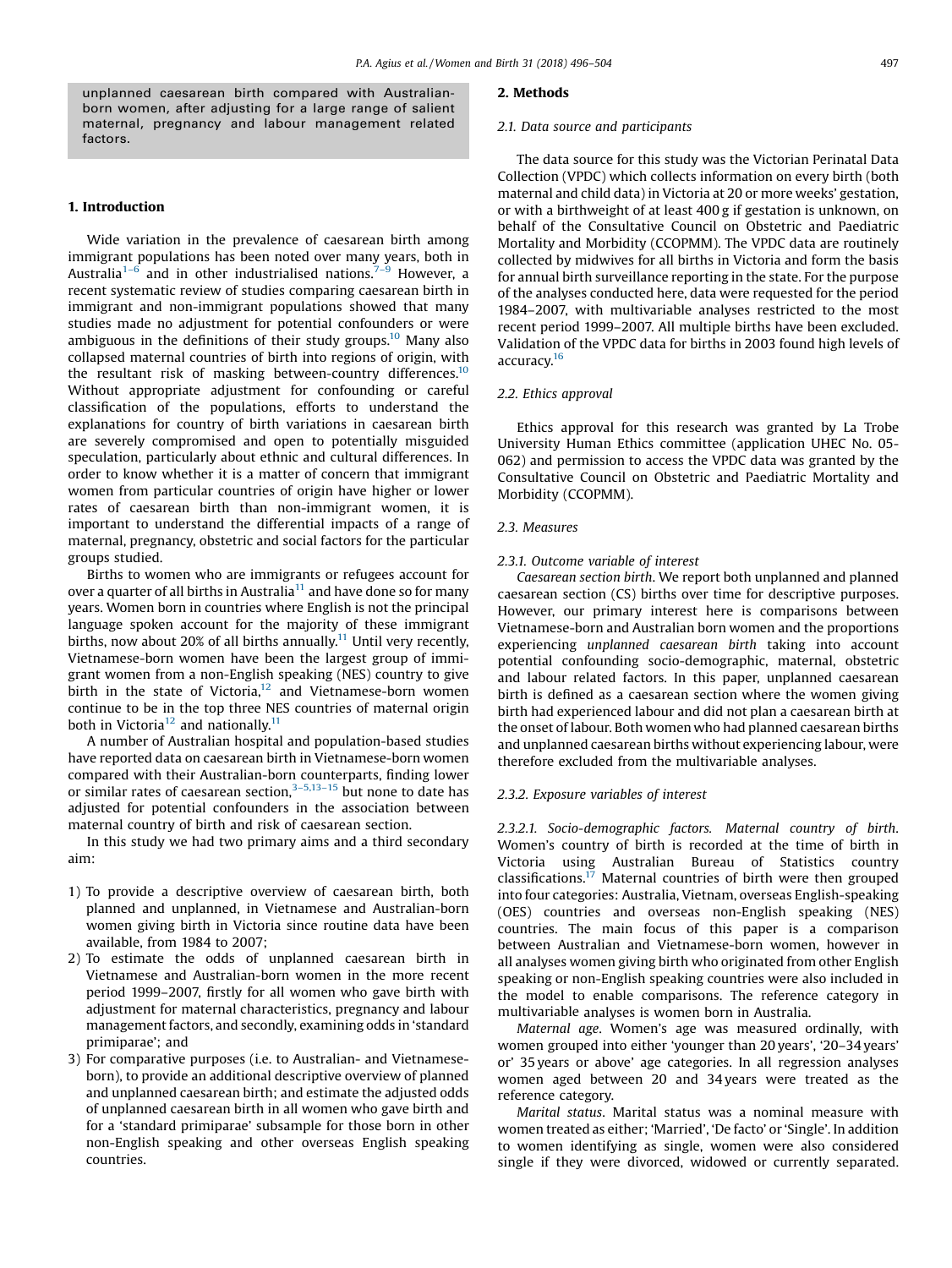<span id="page-2-0"></span>Married women were treated as the reference category in multivariable analyses.

Admission status (only collected from 1999). Women's hospital admission status was classified as either public or private. Women birthing as public patients were treated as the reference category in multivariable analyses.

Socio-economic status. Women's socio-economic status was measured using 2006 Australian Bureau of Statistics' (ABS) Socio-Economic Index for Areas (SEIFA) which uses aggregated statistical local area household characteristics to measure relative area specific advantage and disadvantage.<sup>[18](#page-8-0)</sup> Each birth record was given a SEIFA index score using VPDC place of residence postcode data, then re-scored to an ordinal measure using ABS developed SEIFA deciles. Using the SEIFA decile rankings, women were then trichotomised (i.e. using sample tertiles) as living in either 'low', 'medium' or 'highly' ranked socio-economic areas. In multivariable analyses, women with 'high' SEIFA scores were treated as the reference group.

2.3.2.2. Pregnancy and labour management factors. Birthweight. Birthweight was measured in grams and modelled as a continuous covariate. Effect estimates for birthweight in multivariable analyses were re-scaled to show odds per 100 g unit change.

Low birthweight. Low birthweight was measured dichotomously and indicated whether the birthweight for a newborn was below 2500 g.

Gestation. Ordinal gestation categories were defined in the following way: 20–27, 28–31, 32–36, 37–41 or 42+ completed weeks. Women with a gestational age between 37 and 41 weeks were treated as the reference group.

Presentation. Presentation was dichotomised as vertex or any other presentation (breech, face, shoulder etc.). Women with vertex presentation were treated as the reference group.

2.3.2.2.5. Complications of pregnancy. Complications of pregnancy were reported by midwives using ICD-10AM codes. These data were dichotomised into 'any complication of pregnancy reported' or 'no complication of pregnancy reported'. 'No complication of pregnancy' was treated as the reference group.

Maternal medical complications. Maternal medical complications was measured dichotomously, and indicated whether a women reported any pre-existing medical conditions prior to birth. For example, conditions could include diabetes, hypertension, renal and psychosocial conditions.

Parity. Parity was measured dichotomously and compared primiparous and multiparous women. Multiparous women were the reference in multivariable analyses.

Table 1

Characteristics of Vietnamese and Australian-born women giving birth during the two main time periods, 1984–1998 and 1999–2007: counts and per cent (%).

| 1984-1998                        | Aust. $(n = 692, 119)$ | Viet. $(n = 18,372)$ | $DES (n = 68,392)$ | NES $(n = 137,140)$ |
|----------------------------------|------------------------|----------------------|--------------------|---------------------|
| Age                              |                        |                      |                    |                     |
| $<$ 20 years                     | 30,354 (4.4)           | 485 (2.6)            | 1622(2.4)          | 3616(2.6)           |
| $20-34$ years                    | 589,515 (85.2)         | 14,841 (80.8)        | 56,233 (82.2)      | 110,361 (80.5)      |
| $35+$ years                      | 72,250 (10.4)          | 3046 (16.6)          | 10,537 (15.4)      | 23,163 (16.9)       |
|                                  |                        |                      |                    |                     |
| Marital status                   |                        |                      |                    |                     |
| Married                          | 559,737 (80.9)         | 15,597 (84.9)        | 56,978 (83.3)      | 128,421 (93.6)      |
| De facto                         | 52,310 (7.5)           | 392 (2.1)            | 4980 (7.3)         | 3011 (2.2)          |
| Single/divorced/separated        | 80,072 (11.6)          | 2383 (13.0)          | 6434 (9.4)         | 5708 (4.2)          |
| Parity                           |                        |                      |                    |                     |
| Primiparous                      | 278,312 (40.2)         | 7754 (42.2)          | 26,132 (38.2)      | 51,392 (37.5)       |
| Multiparous                      | 413,807 (59.8)         | 106,18 (57.8)        | 42,260 (61.8)      | 85,748 (62.5)       |
|                                  |                        |                      |                    |                     |
| Standard primiparae <sup>a</sup> | 122,534 (17.7)         | 2949 (16.1)          | 11,447 (16.7)      | 21,556 (15.7)       |
| 1999-2007                        | Aust. $(n = 352,247)$  | Viet. $(n = 13,251)$ | $DES (n = 25,504)$ | NES $(n = 77,129)$  |
| Age                              |                        |                      |                    |                     |
| $<$ 20 years                     | 13,689 (3.9)           | 172(1.3)             | 585(2.3)           | 1497 (1.9)          |
| $20-34$ years                    | 273,888 (77.7)         | 10,613 (80.1)        | 17,635 (69.1)      | 59,163 (76.7)       |
| $35+$ years                      | 64,670 (18.4)          | 2466 (18.6)          | 7284 (28.6)        | 16,469 (21.4)       |
|                                  |                        |                      |                    |                     |
| Marital status                   |                        |                      |                    |                     |
| Married                          | 241,397 (68.5)         | 10,038 (75.7)        | 17,927 (70.3)      | 66,571 (86.3)       |
| De facto                         | 58,481 (16.6)          | 565 $(4.3)$          | 4237 (16.6)        | 3971 (5.2)          |
| Single/divorced/separated        | 52,369 (14.9)          | 2648 (20.0)          | 3340 (13.1)        | 6587 (8.5)          |
|                                  |                        |                      |                    |                     |
| Admission status                 |                        |                      |                    |                     |
| Public                           | 227,375 (64.5)         | 11,784 (88.9)        | 16,608 (65.1)      | 60,551 (78.5)       |
| Private                          | 124,872 (35.5)         | 1467 (11.1)          | 8896 (34.9)        | 16,578 (21.5)       |
| Socio-economic status (SEIFA)    |                        |                      |                    |                     |
| Low                              | 117,863 (33.4)         | 7414 (56.0)          | 5824 (22.8)        | 28,138 (36.5)       |
| Medium                           | 137,972 (39.2)         | 3980 (30.0)          | 9412 (36.9)        | 26,696 (34.6)       |
| High                             | 96,412 (27.4)          | 1857 (14.0)          | 10,268 (40.3)      | 22,295 (28.9)       |
|                                  |                        |                      |                    |                     |
| Parity                           |                        |                      |                    |                     |
| Primiparous                      | 160,894 (45.7)         | 5818 (43.9)          | 10,941 (42.9)      | 33,578 (43.5)       |
| Multiparous                      | 191,353 (54.3)         | 7433 (56.1)          | 14,563 (57.1)      | 43,551 (56.5)       |
|                                  |                        |                      |                    |                     |
| Standard primiparae <sup>a</sup> | 52,989 (15.0)          | 1783 (13.5)          | 3507 (13.7)        | 10,760 (13.9)       |

OES = overseas English speaking country; NES = non-English speaking country; Aust. = Australia; Viet. = Vietnamese.

Primiparous women aged 20-34 years without medical or obstetric complications with a singleton pregnancy at term (37-41 weeks) with a non small for gestational age baby with cephalic presentation.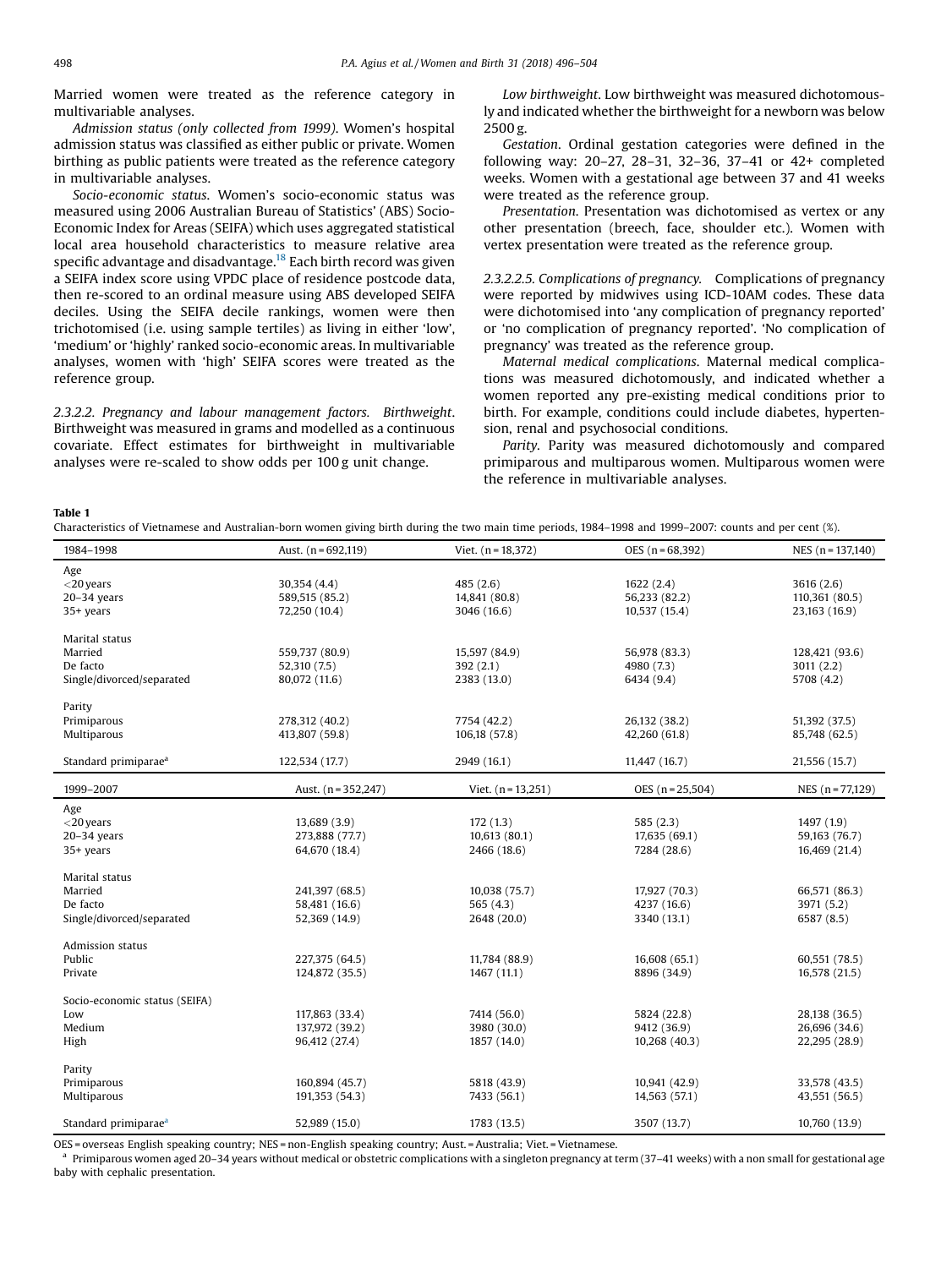<span id="page-3-0"></span>Standard primiparae. Women were classified as standard primiparae if they were: primiparous, aged 20–34 years without obstetric or specified medical complications, having a singleton, term (37–41 weeks) pregnancy with a non-small-for-gestationalage baby and cephalic presentation.

Labour onset. Onset of labour was grouped into three categories: spontaneous onset with no subsequent augmentation; spontaneous onset with later augmentation by amniotomy or oxytocin infusion; or induction of labour. Women experiencing spontaneous onset of labour without augmentation were treated as the reference group.

Epidural analgesia (only collected between 1999 and 2007). If epidural analgesia was used to relieve pain in labour, this variable was coded 'yes' (but not if an epidural was inserted de novo to facilitate operative birth); and 'no' otherwise.

#### 2.4. Analysis

There were three stages to data analysis undertaken in this study. The first involved bivariate descriptive analyses where rates of caesarean birth and other obstetric factors were examined over time and compared across maternal country of birth categories and across public and private admission populations. In order to provide more parsimonious comparisons of rates of caesarean birth and over time, birth observations were grouped into threeyear temporal bands. The second stage of the analysis involved sequential multivariable logistic regression of nested models, where the association between unplanned caesarean birth and maternal country of birth was estimated, adjusted for sociodemographic, maternal/pregnancy, and labour management factors. The multivariable regression models estimated (a) the unadjusted association, (b) the association adjusted for sociodemographic (incl. admission status and year band) factors, (c) the association adjusted for socio-demographic and maternal/ pregnancy characteristics and (d) the association adjusted for socio-demographic, maternal/pregnancy and labour management factors. In the final stage, multivariable logistic regression was used to explore the association between unplanned caesarean births and maternal country of birth for standard primiparae only. In order to test the temporal consistency of any observed effect of maternal country of birth on unplanned caesarean birth, extended models including partial interaction terms for maternal country of birth and year band were estimated. Post-estimation Wald tests were undertaken to compare differences in effects (model coefficients) between categories of discrete covariates and to assess the joint significance of partial interaction terms. In all analyses, despite the likelihood that any bias would be small given the large sample, we nonetheless specified Huber/White sandwich estimator standard errors $19$  to appropriately account for the implied lack of independence in observations given women could provide birth observations across multiple years. A complete case approach to multivariable analyses was undertaken and all statistical analyses were performed using Stata Version 13.<sup>20</sup>

### 3. Results

#### 3.1. Demographic characteristics of women giving birth for the periods 1984–1998 and 1999–2007

[Table](#page-2-0) 1 shows the demographic characteristics of Australian and Vietnamese-born women giving birth for the two main time periods: 1984–1998 and 1999–2007.

In the first time period (1984–1998), compared to Australianborn women, Vietnamese-born women were more likely to be aged 35 and older (17% vs. 10%) and to be married (85% vs. 81%). In the second time period (1999–2007), compared to Australian-born women, Vietnamese-born women were more likely to live in socioeconomically disadvantaged areas (Low SEIFA: 56% vs. 33%), give



Fig. 1. Caesarean births by maternal country of birth: 1984–2007.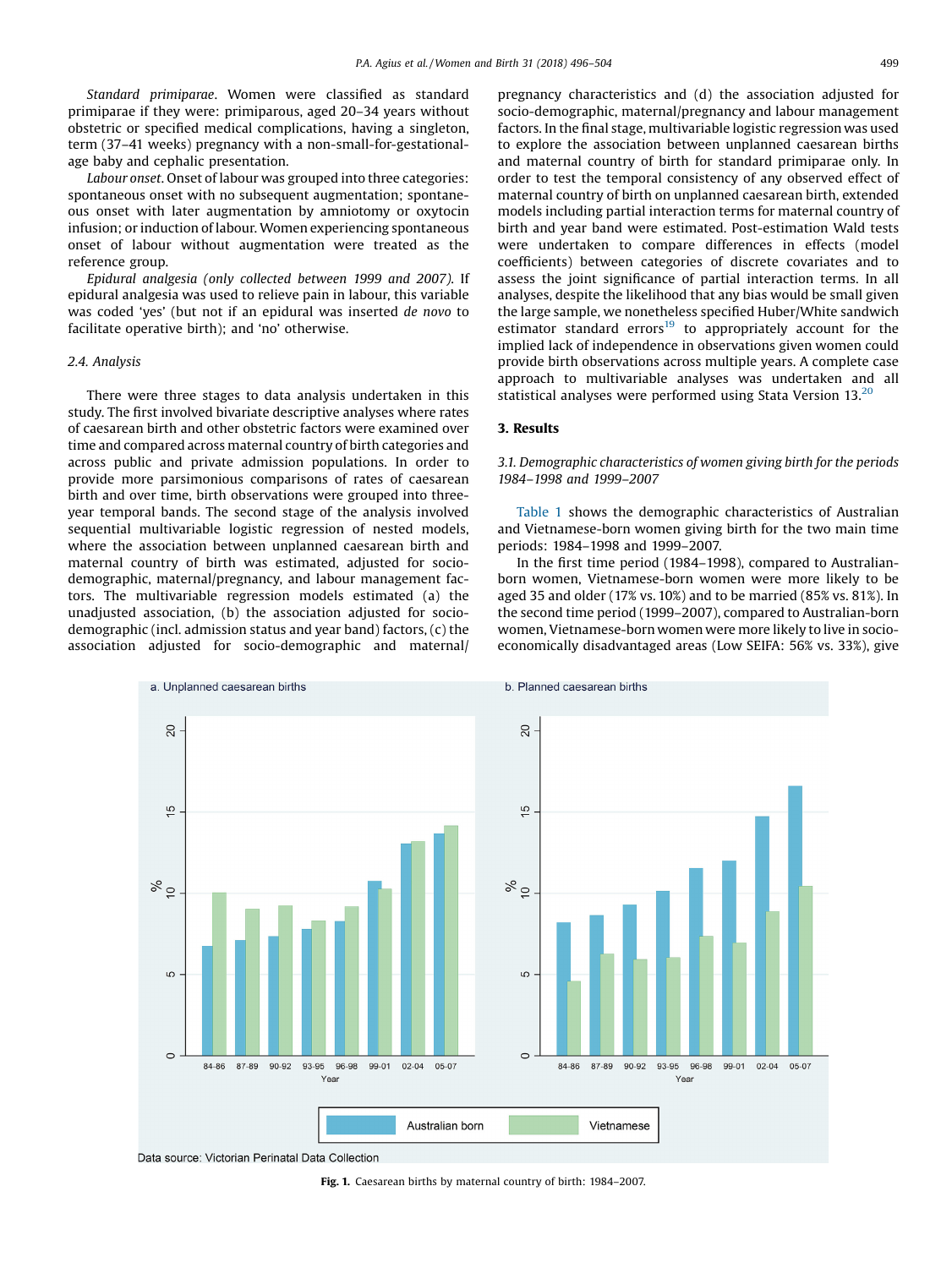<span id="page-4-0"></span>birth as public patients (89% vs. 65%), be married (76% vs. 69%) and were less likely to be aged under 20 years (1% vs. 4%).

# 3.2. Caesarean birth between 1984 and 2007

The proportions of women having both unplanned ([Fig.](#page-3-0) 1a) and planned [\(Fig.](#page-3-0) 1b) caesarean births have increased significantly between 1984 and 2007. Ten per cent of Vietnamese-born women and 7% of women born in Australia had unplanned caesareans in the period 1984–1986; by 2005–2007 the rate for both groups of women had increased to 14%. In terms of planned caesarean births, between the periods 1984–1986 and 2005–2007 the rates for Vietnamese and Australian-born women had increased from 5% to 10% and 8% to 17% respectively. Furthermore, as [Fig.1](#page-3-0)b shows, over the past two decades, this relatively higher rate of planned caesarean births of Australian-born women has remained consistent over time. The pattern for unplanned caesarean births is quite different, however. As [Fig.](#page-3-0) 1a shows, after initially higher rates in Vietnamese-born women in 1984, a convergence in rates begins to occur in the period up to 1995, after which the proportions of Australian and Vietnamese-born women having unplanned caesarean births have been relatively comparable.

# 3.3. Characteristics of the included study sample for univariable and multivariable analyses, 1999–2007

There were 566,202 women who had singleton births between 1999 and 2007 and valid mode of birth data. Of these women, 93,349 were excluded due to having either planned caesarean births with or without labour (n = 79,639), or unplanned caesarean births without labour  $(n = 13,710)$ . Of the remaining 472,853 women who had eligible data for analysis during this period, a small proportion  $(1\%, n = 4722)$  were excluded due to missing data on covariates given the complete case approach used in multivariable analyses. Compared to those included in the study sample, women excluded from analyses due to missing data on model covariates were less likely to have experienced an unplanned caesarean birth (10% vs. 13%). Of the women in the analysis sample  $(n = 468, 131)$ , approximately  $13\%$   $(n = 59, 249)$ experienced an unplanned caesarean section.

# 3.4. Obstetric factors by maternal country of birth by admission status between 1999 and 2007

Table 2 shows the univariable associations between maternal country of birth (Australian vs. Vietnamese-born) and obstetric factors, stratified by public and private admission status. In terms of mode of birth, the rates of unplanned caesarean birth were the same for Vietnamese (13%) and Australian-born women (13%) and for both groups of women, higher if they had been admitted as private patients (Vietnamese: 16% vs. 12%; Australian: 14% vs.12%). Compared to Australian-born women, Vietnamese-born women had, on average: lower birthweight babies (mean: 3192 vs. 3440 g); were more likely to be small for gestational age (15% vs. 9%); and showed higher rates of obstetric complication (42% vs. 36%). Conversely, Vietnamese-born women were generally less likely to use any analgesia in labour (67% vs. 75%), use epidural analgesia (14% vs. 26%) and to have labour induced (17% vs. 33%). Generally,

#### Table 2

Obstetric and birth characteristics of Vietnamese and Australian-born women giving birth, by admission status (1999–2007): counts (n), per cent (%), means and standard deviations (sd).

| Factor                                                                                                         | Public                                                                      |                                                                | Private                                                                      |                                                              | All admissions                                                                |                                                                 |  |
|----------------------------------------------------------------------------------------------------------------|-----------------------------------------------------------------------------|----------------------------------------------------------------|------------------------------------------------------------------------------|--------------------------------------------------------------|-------------------------------------------------------------------------------|-----------------------------------------------------------------|--|
|                                                                                                                | Aust. $(n = 227,375)$                                                       | Viet. $(n = 11, 784)$                                          | Aust. $(n = 124,872)$                                                        | Viet. $(n = 1467)$                                           | Aust. $(n = 352,247)$                                                         | Viet. $(n = 13,251)$                                            |  |
| Birthweight<br>Mean grams (sd)<br>$<$ 2500 g (n $(\%)$ )                                                       | 3418 (582)<br>11,889 (5.2)                                                  | 3192 (467)<br>595 (5.0)                                        | 3480 (531)<br>3584 (2.9)                                                     | 3195 (485)<br>83 (5.7)                                       | 3440 (565)<br>15,473 (4.4)                                                    | 3192 (469)<br>678 (5.1)                                         |  |
| Gestation (mean weeks(sd))                                                                                     | 39.2(2.0)                                                                   | 38.9(1.8)                                                      | 39.2(1.8)                                                                    | 38.8(1.9)                                                    | 39.2(1.9)                                                                     | 38.9(1.8)                                                       |  |
| Maternal medical complications (n (%))                                                                         | 67,049 (29.5)                                                               | 2690 (22.8)                                                    | 23,643 (19.0)                                                                | 236(16.1)                                                    | 90,692 (25.8)                                                                 | 2,926(22.1)                                                     |  |
| Complications of pregnancy $(n %)$                                                                             | 86,710 (38.1)                                                               | 4990 (42.4)                                                    | 38,719 (31.0)                                                                | 559 (38.2)                                                   | 125,429 (35.6)                                                                | 5549 (42.0)                                                     |  |
| Small for gestational age $(n$ $(\%)$                                                                          | 22,258 (9.8)                                                                | 1827 (15.5)                                                    | 8164 (6.5)                                                                   | 217 (14.8)                                                   | 30,422(8.6)                                                                   | 2044 (15.4)                                                     |  |
| Stillborn/neonatal death(n (per 1000 births))                                                                  | 1862 (8.2)                                                                  | 61(5.2)                                                        | 8961 (7.2)                                                                   | 109(7.4)                                                     | 2753 (7.8)                                                                    | 70(5.3)                                                         |  |
| Preterm birth $(n$ $(\%)$                                                                                      | 13,263(5.8)                                                                 | 624(5.3)                                                       | 5439 (4.4)                                                                   | 82 (5.6)                                                     | 18,702 (5.3)                                                                  | 706(5.3)                                                        |  |
| Any analgesia                                                                                                  | 165,093 (72.6)                                                              | 7806 (66.2)                                                    | 99,311 (79.5)                                                                | 1104 (75.3)                                                  | 264,404 (75.1)                                                                | 8910 (67.2)                                                     |  |
| Epidural analgesia                                                                                             | 46,864 (20.6)                                                               | 1426 (12.1)                                                    | 44,753 (35.8)                                                                | 449 (30.6)                                                   | 91,617 (26.0)                                                                 | 1875 (14.1)                                                     |  |
| Labour<br>Spontaneous<br>Induced<br>Augmented                                                                  | 109,932 (48.4)<br>69,406 (30.5)<br>48,037 (21.1)                            | 7120 (60.4)<br>1930 (16.4)<br>2734 (23.2)                      | 44,948 (36.0)<br>48,195 (38.6)<br>31,729 (25.4)                              | 605 (41.2)<br>354 (24.2)<br>508 (34.6)                       | 154,880 (44.0)<br>117,601 (33.4)<br>79,766 (22.6)                             | 7725 (58.3)<br>2284 (17.2)<br>3242 (24.5)                       |  |
| Non-vertex presentation                                                                                        | 5634(2.5)                                                                   | 279(2.4)                                                       | 2319 (1.9)                                                                   | 31(2.1)                                                      | 7953 (2.3)                                                                    | 310(2.3)                                                        |  |
| Mode of birth $(n$ $(\%)$<br>Unassisted cephalic<br>Vaginal breech<br>Forceps<br>Vacuum<br><b>Unplanned CS</b> | 171,428 (75.4)<br>1242(0.6)<br>13,084 (5.7)<br>15,433(6.8)<br>26,188 (11.5) | 8960 (76.0)<br>61(0.5)<br>508(4.3)<br>837 (7.1)<br>1418 (12.0) | 79,057 (63.3)<br>505(0.4)<br>14,695 (11.8)<br>12,787 (10.2)<br>17,828 (14.3) | 852 (58.1)<br>4(0.2)<br>202(13.8)<br>177(12.1)<br>232 (15.8) | 250,485 (71.1)<br>1,747(0.5)<br>27,779 (7.9)<br>28,220 (8.0)<br>44,016 (12.5) | 9812 (74.0)<br>65(0.5)<br>710 (5.4)<br>1014(7.6)<br>1650 (12.5) |  |

Aust. = Australia; Viet. = Vietnamese.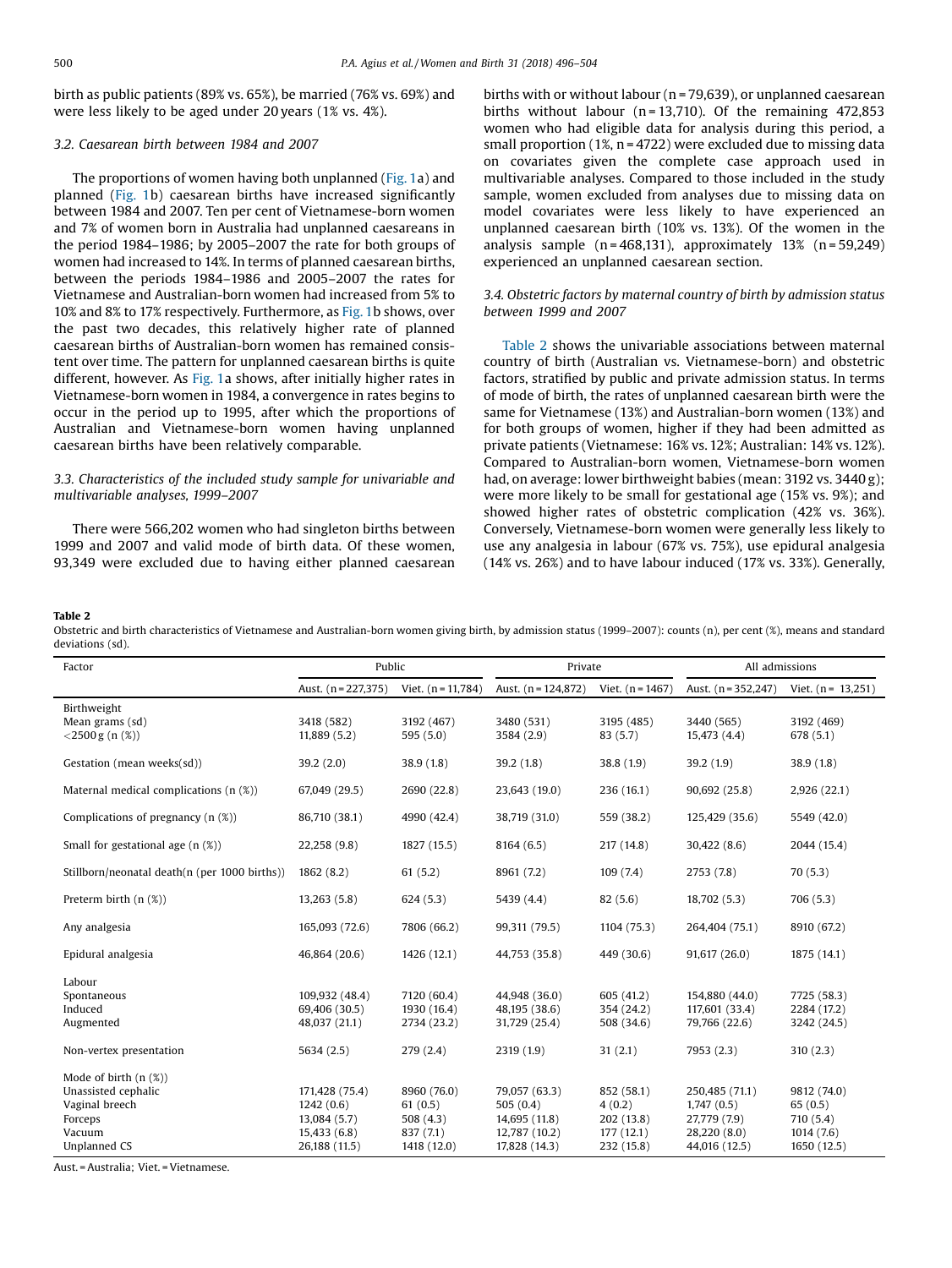these differences in obstetric outcomes between Australian and Vietnamese-born women were consistent across public and private settings, although the difference in rates of epidural use in labour between the two groups of women was more pronounced for public patients. Similarly, privately admitted Vietnamese-born women had higher rates of labour augmentation (35%) than their Australian-born counterparts (25%), whereas this difference was smaller for those admitted as public patients (23% vs. 21%). Also noteworthy is the finding that Vietnamese and Australian-born women had comparable rates of preterm birth.

# 3.5. Caesarean birth by maternal country of birth adjusted for maternal and obstetric factors 1999–2007

When the association between unplanned caesarean birth and maternal country of birth was examined with adjustment for socio-demographic, maternal and obstetric factors Vietnamese born women were shown to be at greater odds of an unplanned caesarean section birth (Table 3).

As Table 3 shows, there was no significant difference in the odds of unplanned caesarean birth between Vietnamese-born and

#### Table 3

Unplanned caesarean birth by maternal country of birth adjusted for maternal and obstetric factors, 1999–2007: Unadjusted odds ratio (OR), adjusted odds ratio (Adj OR), 95% confidence interval (95%CI) and probability value (p-value) ( $n = 468,131$ ).

| Factor                                                                             | Model A                     |                                                 | Model B                   |                             | Model C                                          |                                                | Model D                             |                                                                              |                                                         |                                     |                                                                                              |                                                |
|------------------------------------------------------------------------------------|-----------------------------|-------------------------------------------------|---------------------------|-----------------------------|--------------------------------------------------|------------------------------------------------|-------------------------------------|------------------------------------------------------------------------------|---------------------------------------------------------|-------------------------------------|----------------------------------------------------------------------------------------------|------------------------------------------------|
|                                                                                    | <b>OR</b>                   | 95%CI <sup>a</sup>                              | p-Value <sup>a</sup>      | Adj OR                      | $95\%$ CI <sup>a</sup>                           | p-Value <sup>a</sup>                           | Adj OR                              | $95\%$ CI <sup>a</sup>                                                       | p-Value <sup>a</sup>                                    | Adj OR                              | $95\%$ CI <sup>a</sup>                                                                       | p-Value <sup>a</sup>                           |
| Maternal country of birth<br>Australia<br>OES-country<br>NES-country<br>Vietnam    | Ref<br>0.96<br>1.10<br>0.99 | $0.92 - 0.99$<br>$1.08 - 1.13$<br>$0.94 - 1.05$ | 0.046<br>< 0.001<br>0.881 | Ref<br>0.95<br>1.15<br>1.07 | $0.91 - 0.98$<br>$1.12 - 1.18$<br>$1.02 - 1.13$  | $\equiv$<br>0.007<br>< 0.001<br>0.009          | Ref<br>0.96<br>1.20<br>1.16         | $0.92 - 0.99$<br>$1.17 - 1.23$<br>$1.10 - 1.23$                              | $\overline{\phantom{0}}$<br>0.043<br>< 0.001<br>< 0.001 | Ref<br>0.97<br>1.25<br>1.32         | $0.93 - 1.01$<br>$1,22-1,28$<br>$1.25 - 1.40$                                                | 0.176<br>< 0.001<br>< 0.001                    |
| Marital status<br>Married<br>De facto<br>Single                                    |                             |                                                 |                           | Ref<br>1.12<br>1.12         | $\equiv$<br>$1.09 - 1.15$<br>$1.09 - 1.15$       | $\equiv$<br>< 0.001<br>< 0.001                 | Ref<br>1.02<br>0.99                 | $\equiv$<br>$0.99 - 1.05$<br>$0.96 - 1.02$                                   | $\equiv$<br>0.211<br>0.568                              | Ref<br>1.02<br>0.98                 | ÷.<br>$0.99 - 1.05$<br>$0.95 - 1.01$                                                         | $\equiv$<br>0.080<br>0.213                     |
| Maternal age<br>$<$ 20 years<br>$20-34$ years<br>$35+$ years<br>Private admission  |                             |                                                 |                           | 0.72<br>Ref<br>1.10<br>1.27 | $0.68 - 0.76$<br>$1.08 - 1.13$<br>$1.24 - 1.29$  | < 0.001<br>< 0.001<br>< 0.001                  | 0.49<br>Ref<br>1.48<br>1.22         | $0.46 - 0.52$<br>$\equiv$<br>1.44-1.51<br>$1,20-1,25$                        | < 0.001<br>÷.<br>< 0.001<br>< 0.001                     | 0.51<br>Ref<br>1.46<br>1.05         | $0.48 - 0.54$<br>$1.43 - 1.50$<br>$1.03 - 1.07$                                              | < 0.001<br>< 0.001<br>< 0.001                  |
| Socio-economic status (SEIFA)<br>Low<br>Medium<br>High                             |                             |                                                 |                           | 0.97<br>1.00<br>Ref         | $0.95 - 0.99$<br>$0.98 - 1.03$<br>$\overline{a}$ | 0.013<br>0.723                                 | 1.13<br>1.08<br>Ref                 | $1,11 - 1,16$<br>$1.06 - 1.11$<br>$\equiv$                                   | < 0.001<br>< 0.001<br>$\overline{a}$                    | 1.27<br>1.16<br>Ref                 | $1.15 - 1.30$<br>$1.14 - 1.20$<br>$\overline{\phantom{0}}$                                   | < 0.001<br>< 0.001<br>$\overline{\phantom{0}}$ |
| Year band<br>1999-2001<br>2002-2004<br>2005-2007                                   |                             |                                                 |                           | Ref<br>1.22<br>1.30         | $\overline{a}$<br>$1.19 - 1.25$<br>$1.26 - 1.32$ | $\overline{\phantom{a}}$<br>< 0.001<br>< 0.001 | Ref<br>1.18<br>1.18                 | $\equiv$<br>$1.16 - 1.21$<br>$1.16 - 1.21$                                   | $\qquad \qquad -$<br>< 0.001<br>< 0.001                 | Ref<br>1.18<br>1.17                 | ÷.<br>$1.15 - 1.21$<br>$1.14 - 1.20$                                                         | $\equiv$<br>< 0.001<br>< 0.001                 |
| Complications of pregnancy                                                         |                             |                                                 |                           |                             |                                                  |                                                | 1.77                                | $1,73 - 1,80$                                                                | < 0.001                                                 | 1.53                                | $1.51 - 1.57$                                                                                | < 0.001                                        |
| Parity<br>Primiparous                                                              |                             |                                                 |                           |                             |                                                  |                                                | 4.32                                | $4.23 - 4.41$                                                                | < 0.001                                                 | 3.25                                | $3.18 - 3.32$                                                                                | < 0.001                                        |
| Birthweight (per 100 g)                                                            |                             |                                                 |                           |                             |                                                  |                                                | 1.06                                | $1.06 - 1.06$                                                                | < 0.001                                                 | >1.05                               | $1.05 - 1.05$                                                                                | < 0.001                                        |
| Gestation<br>20-27 weeks<br>28-31 weeks<br>32-36 weeks<br>37-41 weeks<br>42+ weeks |                             |                                                 |                           |                             |                                                  |                                                | 0.59<br>3.35<br>1.77<br>Ref<br>1.80 | $0.49 - 0.70$<br>$2.91 - 3.86$<br>$1.70 - 1.86$<br>$\equiv$<br>$1.70 - 1.92$ | < 0.001<br>< 0.001<br>< 0.001<br>÷.<br>< 0.001          | 0.55<br>3.64<br>1.97<br>Ref<br>1.67 | $0.46 - 0.66$<br>$3.13 - 4.23$<br>$1.88 - 2.06$<br>$\overline{\phantom{0}}$<br>$1.57 - 1.78$ | < 0.001<br>< 0.001<br>< 0.001<br>÷<br>< 0.001  |
| Non-vertex birth                                                                   |                             |                                                 |                           |                             |                                                  |                                                | 13.62                               | 12.97-14.30                                                                  | < 0.001                                                 | 16.90                               | 16.07-17.77                                                                                  | < 0.001                                        |
| Labour onset<br>Spontaneous<br>Induced<br>Augmented                                |                             |                                                 |                           |                             |                                                  |                                                |                                     |                                                                              |                                                         | Ref<br>1.35<br>1.12                 | $1.31 - 1.38$<br>$1.09 - 1.14$                                                               | < 0.001<br>< 0.001                             |
| Epidural analgesia                                                                 |                             |                                                 |                           |                             |                                                  |                                                |                                     |                                                                              |                                                         | 2.85                                | $2.79 - 2.91$                                                                                | < 0.001                                        |

OES-country = overseas English speaking country; NES-country = non-English speaking country.

Model A= maternal country of birth.

Model B = + socio-demographic factors, admission status and temporal period.

Model C = + maternal/pregnancy factors. Model  $D = +$  labour management factors.

Ref = reference group.

95% confidence intervals and probability values based on Huber/White robust variance estimates.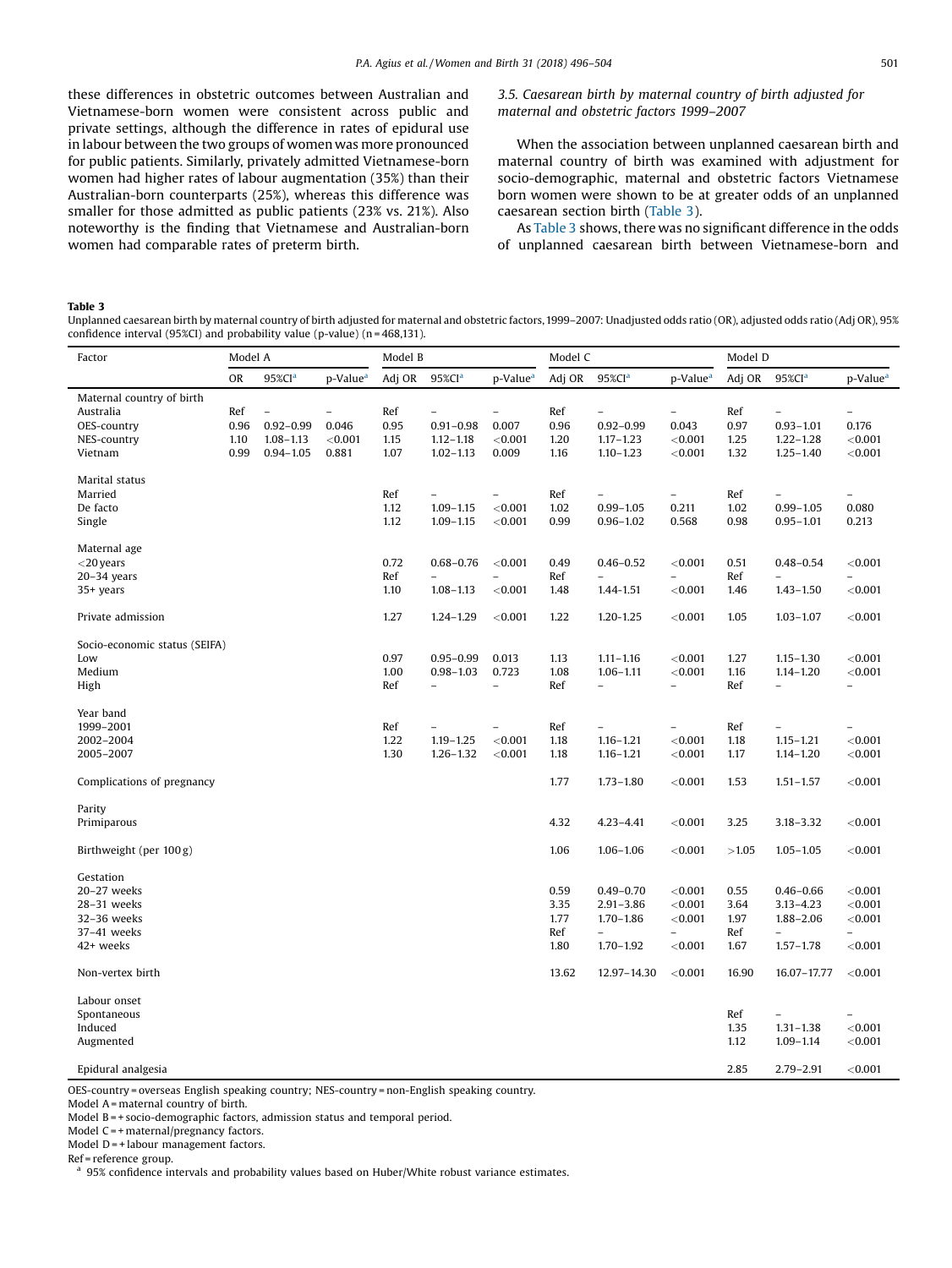Australian-born women in terms of the unadjusted association (Model A: OR = 0.99, 95%CI = 0.94–1.05, p = 0.881). However, accounting for socio-demographic factors, hospital admission status and year band showed that Vietnamese born women were at greater odds of unplanned caesarean birth (Model B: adjOR = 1.07, 95%CI 1.02-1.13, p = 0.009). Further, compared to Australian-born women and when obstetric factors (Model C; adjOR = 1.16, 95%CI 1.10–1.23,  $p < 0.001$ ) and labour management factors (Model D; adjOR = 1.32, 95%CI 1.25-1.40,  $p < 0.001$ ) were controlled for, Vietnamese-born women were found to be at elevated odds of unplanned caesarean birth. After adjustment for socio-demographic, maternal, obstetric and labour factors, compared to Australian-born women, women born in other non-English speaking countries were also more likely to exhibit greater odds of unplanned caesarean birth (Model D; adjOR = 1.25, 95%CI 1.22– 1.28,  $p < 0.001$ ); and a post-estimation Wald test showed that there was no significant difference in odds for women born in other NES-countries relative to Vietnamese-born women (Wald  $\chi^2(1)$  = 3.19, p = 0.07). Further, in order to assess the extent to which the observed association between maternal country of birth and unplanned caesarean birth was consistent across time (i.e. year band) the effect of maternal of country of birth was allowed to vary across the temporal groupings in a less constrained extension of model D, through estimation of a set of partial interaction terms. A post-estimation joint Wald test showed the effect of maternal of country of birth on unplanned caesarean birth was consistent across temporal bands (Wald  $\chi^2(6)$  = 9.96, p = 0.126).

# 3.6. Unplanned caesarean birth in standard primiparae by maternal country of birth, 1999–2007

The association between maternal country of birth and unplanned caesarean section was explored further for the group of women classified as standard primiparae. As Table 4 shows, in this sample of women considered to be at low-risk of birth complications, women born in Vietnam were also more likely to experience an unplanned caesarean birth than were Australianborn women  $\text{(adjOR = 1.22, 95\% CI = 1.07-1.40, p = 0.003)}$ . There were no differences in the effect of maternal country of birth on unplanned caesarean birth across time (i.e. year band) among standard primiparae women (Wald  $\chi^2(6)$ =6.89, p=0.332).

#### 4. Discussion

To our knowledge, the population-based study reported here is the first to describe caesarean births to Vietnamese-born women in Australia in comparison with their Australian-born counterparts over more than a twenty-year period, and also to investigate risk of unplanned caesarean birth with adjustment for available confounders. The findings are illuminating, if somewhat unexpected, as Vietnamese women are not a group perceived to be at increased risk for caesarean section.

The proportion of Vietnamese women having caesarean births rose over the twenty-four years from 1984 to 2007, with unplanned caesareans slightly higher initially, but then similar overall to Australian-born women. Planned caesarean sections remained lower among Vietnamese-born women throughout the twenty years studied, a factor likely to be influenced by the much smaller number of Vietnamese-born women having private obstetric care, where planned caesarean rates are known to be higher than in public care. $21$ 

The only other recent Australian population-based study to examine caesarean births to low risk primiparous Vietnamese women is that of Dahlen et al.<sup>[3](#page-7-0)</sup> who found in another Australian state (New South Wales) that 10.9% of Vietnamese-born women compared with 16.0% of Australian-born women had an unplanned caesarean

#### Table 4

Unplanned caesarean birth by maternal country of birth for standard primiparae, $a^2$ 1999–2007: count (n), percent (%), adjusted odds ratio (Adj OR), 95% confidence interval (95%CI) and probability value (p-value) ( $n = 69,039$ ).

| Factor                        | n(%)        | Adj OR | 95% CIb       | p-Value     |  |  |  |  |  |  |
|-------------------------------|-------------|--------|---------------|-------------|--|--|--|--|--|--|
| Maternal country of birth     |             |        |               |             |  |  |  |  |  |  |
| Australia                     | 8658 (16.3) | Ref    |               |             |  |  |  |  |  |  |
| OES-country                   | 530 (16.7)  | 0.94   | $0.85 - 1.04$ | 0.245       |  |  |  |  |  |  |
| NES-country                   | 1720 (16.0) | 1.09   | $1.03 - 1.16$ | 0.005       |  |  |  |  |  |  |
| Vietnam                       | 268 (15.0)  | 1.22   | $1.07 - 1.40$ | 0.003       |  |  |  |  |  |  |
| Marital status                |             |        |               |             |  |  |  |  |  |  |
| Married                       | 8603 (16.7) | Ref    |               |             |  |  |  |  |  |  |
| De facto                      | 1492 (15.5) | 1.02   | $0.95 - 1.09$ | 0.623       |  |  |  |  |  |  |
| Single                        | 1081 (13.4) | 0.88   | $0.82 - 0.95$ | 0.001       |  |  |  |  |  |  |
|                               |             |        |               |             |  |  |  |  |  |  |
| Admission                     |             |        |               |             |  |  |  |  |  |  |
| Public                        | 5967 (14.5) | Ref    |               |             |  |  |  |  |  |  |
| Private                       | 5209 (18.7) | 1.06   | $1.04 - 1.15$ | < 0.028     |  |  |  |  |  |  |
| Socio-economic status (SEIFA) |             |        |               |             |  |  |  |  |  |  |
| Low                           | 3284 (16.2) | 1.35   | $1.28 - 1.44$ | $< 0.001 -$ |  |  |  |  |  |  |
| Medium                        | 4272 (16.3) | 1.18   | $1.12 - 1.25$ | < 0.001     |  |  |  |  |  |  |
| High                          | 3620 (16.1) | Ref    |               |             |  |  |  |  |  |  |
|                               |             |        |               |             |  |  |  |  |  |  |
| Year band                     |             |        |               |             |  |  |  |  |  |  |
| 1999-2001                     | 3452 (14.1) | Ref    |               |             |  |  |  |  |  |  |
| 2002-2004                     | 3959 (17.6) | 1.29   | $1.23 - 1.36$ | < 0.001     |  |  |  |  |  |  |
| 2005-2007                     | 3765 (17.1  | 1.29   | $1.23 - 1.37$ | < 0.001     |  |  |  |  |  |  |
| Labour onset                  |             |        |               |             |  |  |  |  |  |  |
| Spontaneous                   | 2242 (7.7)  | Ref    |               |             |  |  |  |  |  |  |
| Induced                       | 4168 (26.9) | 3.01   | $2.83 - 3.20$ | < 0.001     |  |  |  |  |  |  |
| Augmented                     | 4766 (19.5) | 1.87   | $1.76 - 1.98$ | < 0.001     |  |  |  |  |  |  |
|                               |             |        |               |             |  |  |  |  |  |  |
| Epidural analgesia            |             |        |               |             |  |  |  |  |  |  |
| No epidural                   | 3901 (9.0)  | Ref    |               |             |  |  |  |  |  |  |
| Epidural                      | 7236 (28.7) | 3.28   | $3.12 - 3.44$ | < 0.001     |  |  |  |  |  |  |

OES-country = overseas English speaking country; NES-country = non-English speaking country; Ref = reference group.

<sup>a</sup> Includes only primiparous women aged 20–34 years without medical or obstetric complications with a singleton pregnancy at term (37–41 weeks), a nonsmall for gestational age baby and cephalic presentation.

<sup>b</sup> 95% confidence intervals and probability values based on Huber/White robust variance estimates.

section. Without adjustment for other factors that may be associated with caesarean section and which appear to differ significantly for Vietnamese and Australian-born women, (such as women's admission status (public/private), socio-economic status, use of induction and augmentation and use of epidural analgesia), it is unknown whether or not increased adjusted odds of unplanned caesarean section would also have been found in low risk primiparous Vietnamese-born women in the New South Wales data set.

Our analyses of nested multivariable models where sociodemographic factors, hospital admission status (public/private), obstetric and labour factors were sequentially adjusted, have demonstrated the extent to which estimates of the odds of unplanned caesarean birth to Vietnamese women are masked in unadjusted analyses. In understanding how the odds of unplanned caesarean birth for Vietnamese-born women may be underestimated using an unadjusted approach, interventions in labour are important to consider. Compared to Australian women, Vietnamese-born women had lower rates of induction of labour and epidural analgesia use [\(Table](#page-4-0) 2) and given the positive association (relative to spontaneous labour in the case of induction) between these labour factors and unplanned caesarean birth (adjOR = 1.35, 95%CI = 1.31– 1.38 for induction and adjOR = 2.85, 95%CI = 2.79–2.91 for epidural analgesia), it follows that their relative lower rates of labour intervention mask a more complete estimate of the odds of unplanned caesarean birth. This is a strength of the current study. As noted above, increased risk of unplanned caesarean section in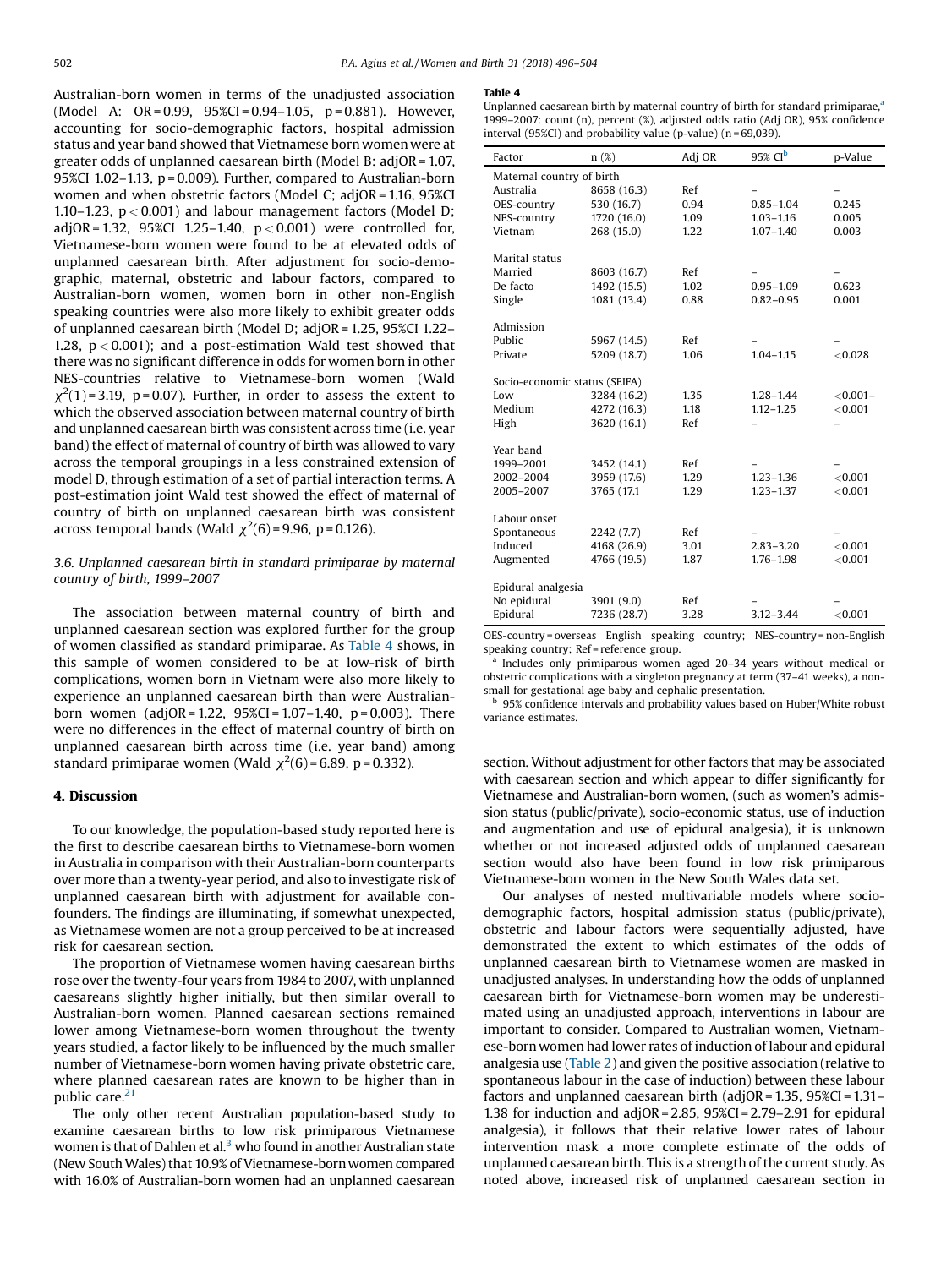<span id="page-7-0"></span>Vietnamese women has not been found in previous Australian studies and the lack of inclusion of induction of labour and epidural analgesia in adjusted analyses seems likely to be the reason for this. Indeed, unadjusted analyses are a common limitation of research on perinatal outcomes in immigrant women, as has been noted in systematic reviews of the literature, both in general, $22$  and in relation to studies of caesarean section.<sup>10</sup>

What might be the explanation for this increased risk of unplanned caesarean birth in Vietnamese-born women after adjustment for clinical risk factors and other factors known to be associated with caesarean birth, such as private vs. public admission status? A limitation of this study is our lack of capacity to adjust for other potential confounders, including migrationrelated factors such as length of residence since migration, fluency in English and migration history (refugee vs. skilled migrant, for example). Although these factors have been implicated as being important in adverse birth outcomes, including caesarean section<sup>8</sup> – particularly communication difficulties/lack of host country language fluency and recent arrivals' lack of familiarity with care systems – no data for these factors are available in routinely collected perinatal data in Victoria or any other Australian state. Nor were data available regarding reasons for the unplanned caesarean section, and this may have also been informative. Explanations of our findings must therefore remain speculative. Another limitation of this research is the lack of more recent VPDC data; however this was not possible due to permission for access to the data not being available to us for this study beyond 2007. While this would have provided a more contemporaneous context for the findings, we feel these results are important nonetheless, identifying how critical it is to investigate specific country of birth groups and to undertake analyses exploring maternal country of birth effects on adverse birth outcomes which condition on relevant confounding factors. Also, when interpreting the statistical significance of differences in estimates reported in this paper, the reader should note the relatively large size of the study sample and the effect this may have on tests of statistical inference in some analyses. Given the sample size, generally analyses reported in this paper are well powered to detect small differences between groups, and this should be considered when interpreting the clinical significance of findings. $23$ 

There is increasing concern about high rates of caesarean section in developed countries such as the United States of America and Australia, with attention now turning to safe ways of reducing caesarean birth. $24,25$  A focus on models of care which [provide](#page-8-0) continuous support in labour and promote normal birth in low risk women, especially in groups known to have higher rates of caesarean section is a potentially important strategy.25,26 [To](#page-8-0) provide the best chance of achieving a normal birth for women from non-English speaking countries, such as the Vietnamese women studied here, such models of care should incorporate appropriate language support in labour for women not fluent in English. While not well evaluated to date, bilingual labour companion or 'doula' programs show some promise for reducing unplanned caesarean section in immigrant populations.<sup>27,28</sup> [These](#page-8-0) programs combine communication assistance with continuous physical and emotional support for women during labour and birth. To confirm the potential of such models for reducing elevated risk of unplanned caesarean section in low risk immigrant women, such as Vietnamese-born women in Australia, randomised trials are clearly needed.

# 5. Conclusion

It is important that studies of caesarean section in immigrant compared with non-immigrant women adjust for available confounding factors, especially as they may affect these groups differentially. Our study shows that factors other than clinical risk appear to predispose Vietnamese-born women to unplanned caesarean birth. Potentially contributing factors not available in the available routine data warrant further investigation. These include intrapartum communication difficulties, length of residence since migration, familiarity with care systems and variations in care practices for Vietnamese women. Where an elevated risk of caesarean section is found in low risk immigrant women, strategies for safely reducing caesarean section should be explored.

### Contribution to authorship

RS conceived the research, with input from PA and MD. PA developed and undertook statistical analyses with input from RS and MD. PA, RS and MD drafted the manuscript.

#### Funding

This work was partly supported by the National Health and Medical Research Council of Australia (NHMRC Population Health Capacity Building Grant, grant ID: 433043). The Burnet Institute ( PA) is partly supported by the Victorian State Government Operational Infrastructure Support grant.

#### Disclosures

In addition to their university appointment, MD has a part-time appointment at the Victorian Department of Health and Human Services. Part of their role there is to prepare data for research projects such as this. None of the authors have any other potential conflict of interest to declare.

### Acknowledgements

We would like to thank the Consultative Council on Obstetric and Paediatric Mortality and Morbidity (CCOPMM) for permission to access the VPDC data.

#### **References**

- 1. Chan A, Roder D, [Macharper](http://refhub.elsevier.com/S1871-5192(17)30620-0/sbref0005) T. Obsteric profiles of immigrant women from non-English speaking countries in South Australia, 1981-1983. Aust N Z J Obstet [Gynaecol](http://refhub.elsevier.com/S1871-5192(17)30620-0/sbref0005) 1988;28:90–5.
- 2. Von Katterfeld B, Li J, [McNamara](http://refhub.elsevier.com/S1871-5192(17)30620-0/sbref0010) B, Langridge A. Obstetric profiles of foreign-born women in Western [Australia](http://refhub.elsevier.com/S1871-5192(17)30620-0/sbref0010) using data linkage, 1998–2006. Aust N Z J Obstet [Gynaecol](http://refhub.elsevier.com/S1871-5192(17)30620-0/sbref0010) 2011;51:225–32.
- 3. Dahlen H, Schmied V, Dennis C-L, Thornton C. Rates of obstetric [intervention](http://refhub.elsevier.com/S1871-5192(17)30620-0/sbref0015) during birth and selected maternal and perinatal [outcomes](http://refhub.elsevier.com/S1871-5192(17)30620-0/sbref0015) for low risk women born in Australia [compared](http://refhub.elsevier.com/S1871-5192(17)30620-0/sbref0015) to those born overseas. BMC Pregnancy [Childbirth](http://refhub.elsevier.com/S1871-5192(17)30620-0/sbref0015) 2013;13:100.
- 4. Lumley J. Women of non-English speaking [background,](http://refhub.elsevier.com/S1871-5192(17)30620-0/sbref0020) Victoria 1984–88. International [Confederation](http://refhub.elsevier.com/S1871-5192(17)30620-0/sbref0020) of Midwives Asia Pacific Region, 3rd Regional Conference. [Melbourne,](http://refhub.elsevier.com/S1871-5192(17)30620-0/sbref0020) March 26–27.
- 5. Small R, Lumley J. [Variations](http://refhub.elsevier.com/S1871-5192(17)30620-0/sbref0025) in caesarean section by maternal country of birth, Victoria (1999–2003). J [Paediatr](http://refhub.elsevier.com/S1871-5192(17)30620-0/sbref0025) Child Health 2007;43:A53.
- 6. Guevara V, Taylor L. The health of mothers born in [non-English](http://refhub.elsevier.com/S1871-5192(17)30620-0/sbref0030) speaking countries and their babies, NSW 1990–1993. NSW [Department](http://refhub.elsevier.com/S1871-5192(17)30620-0/sbref0030) of Health; 1995 Public Health Bulletin [Supplement](http://refhub.elsevier.com/S1871-5192(17)30620-0/sbref0030) 1995; No. 2.
- 7. Malin M, Gissler M. Maternal care and birth [outcomes](http://refhub.elsevier.com/S1871-5192(17)30620-0/sbref0035) among ethnic minority women in [Finland.](http://refhub.elsevier.com/S1871-5192(17)30620-0/sbref0035) BMC Public Health 2009;9:84.
- 8. Merten S, Wyss C, [Ackermann-Liebrich](http://refhub.elsevier.com/S1871-5192(17)30620-0/sbref0040) U. Caesarean sections and breastfeeding initiation among migrants in [Switzerland.](http://refhub.elsevier.com/S1871-5192(17)30620-0/sbref0040) Int J Public Health 2007;52:210–  $22.$  $22.$
- 9. Vangen S, [Stoltenberg](http://refhub.elsevier.com/S1871-5192(17)30620-0/sbref0045) C, Skrondal A, Magnus P. Caesarean section among [immigrants](http://refhub.elsevier.com/S1871-5192(17)30620-0/sbref0045) in Norway. Acta Obstet Gynecol Scand 2000;79:553–8.
- 10. Merry L, Small R, Blondel B, Gagnon A. [International](http://refhub.elsevier.com/S1871-5192(17)30620-0/sbref0050) migration and caesarean section: a systematic review and [meta-analysis.](http://refhub.elsevier.com/S1871-5192(17)30620-0/sbref0050) BMC Pregnancy Childbirth [2013;](http://refhub.elsevier.com/S1871-5192(17)30620-0/sbref0050)13:27.
- 11. Li, Z, Zeki, R, Hilder, L. Australia's mothers and babies 2010. AIHW National Perinatal Epidemiology and Statistics Unit, Perinatal statistics series, 2012(No. 27).
- 12. [Consultative](http://refhub.elsevier.com/S1871-5192(17)30620-0/sbref0060) Council on Obstetric and Paediatric Mortality and Morbidity, 2010 and 2011 Victoria's Mothers and Babies: Victoria's [maternal,](http://refhub.elsevier.com/S1871-5192(17)30620-0/sbref0060) perinatal, child and adolescent mortality. State [Government](http://refhub.elsevier.com/S1871-5192(17)30620-0/sbref0060) of Victoria; 2014.